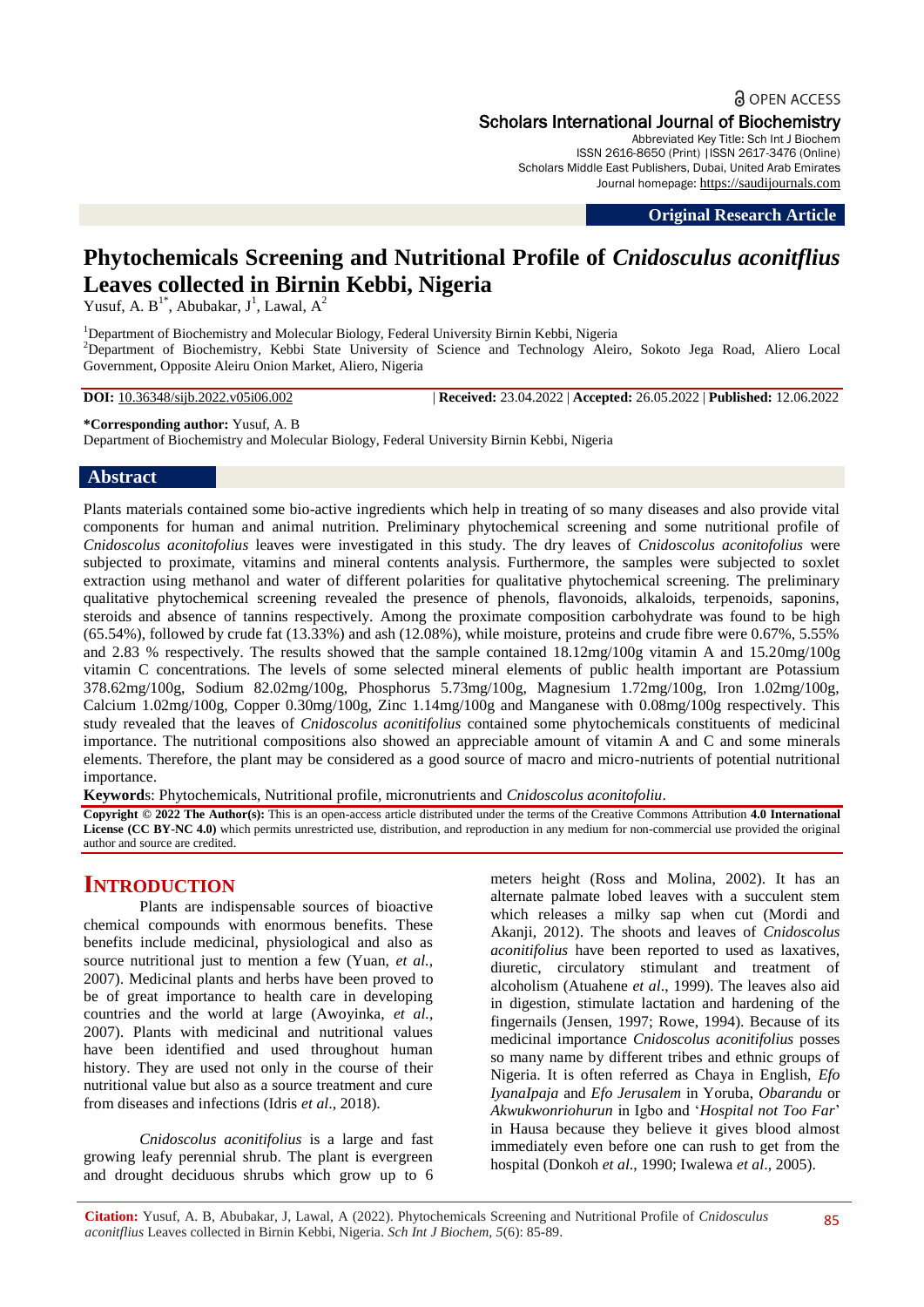Previous studies revealed that Chaya is an excellent source of ascorbic acid, retinol and minerals elements of public heath importance (Donkoh *et al.,*  1999). The young leaf of Chaya contain 350.83mg/100g of ascorbic acid, 5.26mg/100g of retinol, 7.5mg/100g of Fe and 8.15% of protein (Kuti *et al.,* 2004). It is pertinent to note that literature search suggest that Chaya plant grown in different location have different level of nutritional and phytochemical constituent (Kuti *et al*., 2004; Adeleke *et al*., 2010; Tadeu *et al*., 2012). Therefore, the current study seeks to investigate the phytochemical constituents and nutritional profile of *Cnidoscolus aconitifolius* collected at Bayan Kara area in Birnin Kebbi LGA of Kebbi State, Nigeria.

# **MATERIALS AND METHODS**

#### **Sample collection and identification**

Fresh leaves of sample were collected in the month of December 2019 at Bayan Kara, Birnin Kebbi Northern part of Nigeria. The plant was identified by the Taxonomist at Department of Biological Sciences Kebbi State University of Science and Technology Aliero, Nigeria. Then the leaves were washed to remove dirt and the leaves were shade dried and ground to fine powder for analysis.

#### **Phytochemical Screening**

Methanolic extract of powdered leaves were used to test for the presence or absence of secondary metabolites according to the following procedures.

#### **Test for Alkaloids**

Few drops of Wagner's reagent (a solution of potassium iodide and iodine) were added to 2ml of methanolic extract of *Cnidoscolus aconitifolius* in the test tube. The formation of orange brown precipitate indicated the presence of alkaloids (Sofowora, 1993).

#### **Test for Flavonoids**

To 3ml of plant extract, 1ml of NaOH was added. Formation of yellow colouration indicated the presence of flavonoids (Treas and Evans, 2002).

#### **Test for Saponins**

To 2ml of the methanolic extract, 3ml of distilled water were added and shaken vigorously for about 5minutes. The formation 2cm layer of foam which in turn persist for 10minutes indicated the presence of saponins (Harborne, 1973).

# **Test for Tannins**

To 2ml of plant extract, 3 drops of 0.1% ferric chloride were added. A brownish green precipitate

indicated the presences of tannins (Treas and Evans, 2002).

#### **Test for Steroids**

2ml of extract were dissolved in 6ml chloroform in the test tube and 4ml of concentrated H2SO4 were carefully added by the side of the test tube. The upper layer turned red and sulfuric acid layer showed yellow with green fluorescence. This indicated the presence of steroids (Gibbs, 1974).

#### **Test for Terpenoids**

2mls of chloroform were dissolved in 5ml of plant extract and 3ml of concentrated H2SO4 were carefully added. Formation of reddish colouration at the inter-phase indicated a positive result for the terpenoids (Harborne, 1998).

### **Test for Phenols**

To 2ml of the plant extract, 2 ml of 5% aqueous ferric chloride was added. Formation of blue colour indicated the presence of phenols.

#### **Proximate analysis**

The standard analytical procedures for food analysis to determine proximate composition (moisture content, crude protein, crude fibre, percentage lipids, carbohydrate and ash) were used as recommended by the Association of Official Analytical Chemists (AOAC, 1999). The moisture content was determined by oven drying method, Crude protein was determined by Micro-Kjeldahl Method. Fat was determined by soxhlet extraction using hexane as solvent and Ash content was determined by dry ashing method of AOAC (AOAC, 1999). While carbohydrate was determined by difference as shown below  $(\%$ Carbohydrate) =  $[100-(\%$  Protein + %Moisture+ %Ash+% Fibre% + %Crude Lipid)] (Mathew *et al*., 2015).

#### **Determination of Some selected minerals**

Iron, Zinc, Copper, Manganese, Sodium, Potassium, Magnesium, Calcium and Phosphorous were determined determined by means of atomic absorption spectrophotometer (AAS) (Shimadzu AA-6200 Tokyo, Japan) according to AOAC method (AOAC, 1996).

#### **Determinaton of Ascorbate and β-Carotene**

Ascorbate and β-carotene content were determined by a means of atomic absorption spectrophotometer according to AOAC method (AOAC, 1996).

# **RESULTS AND DISCUSSION**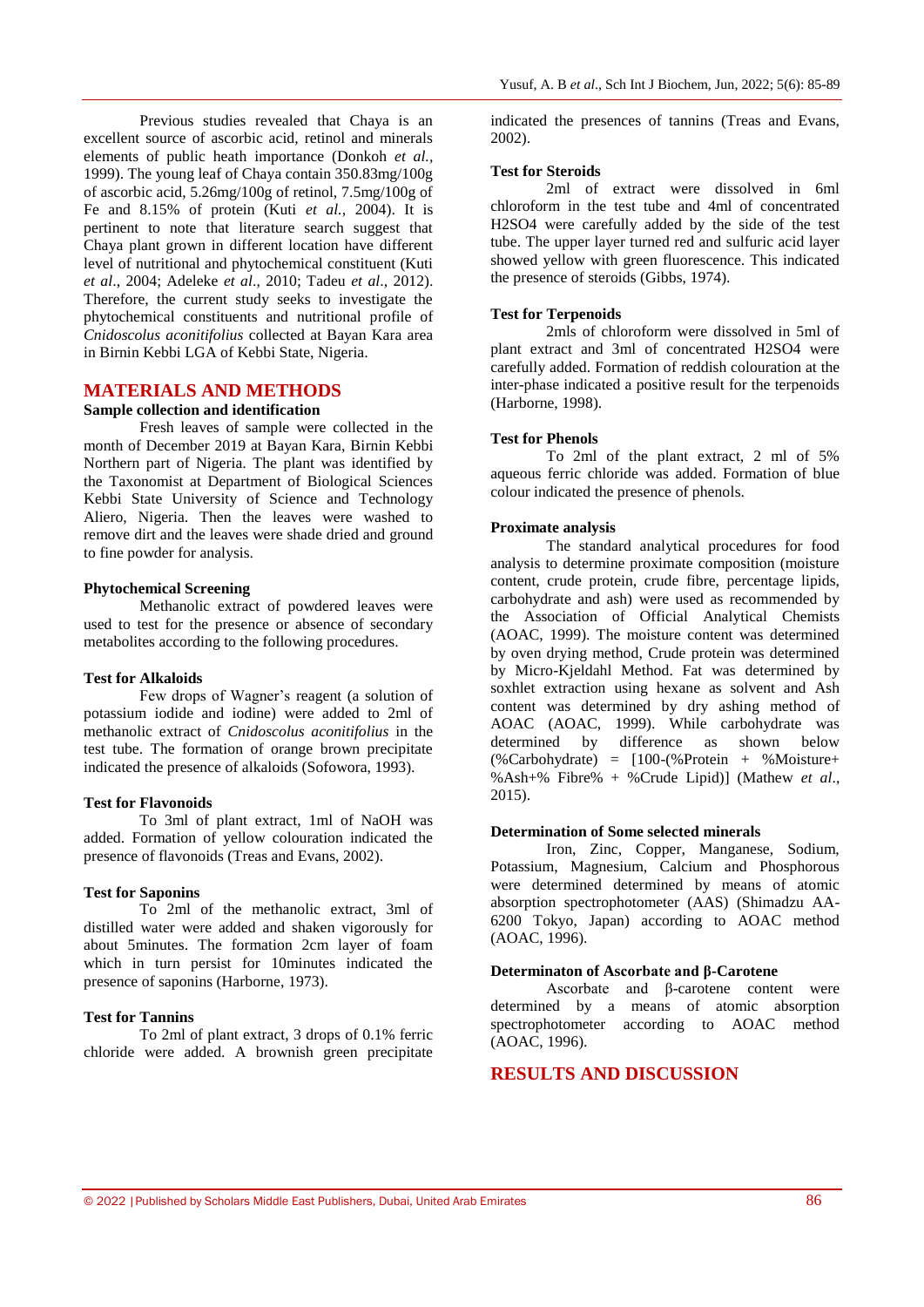| Phytochemical   | <b>Methanolic extract</b> | <b>Ageous Extract</b> |
|-----------------|---------------------------|-----------------------|
| Flavonoid       |                           |                       |
| Tannin          |                           |                       |
| Saponin         |                           |                       |
| Glycoside       |                           |                       |
| Alkaloid        |                           |                       |
| Terpenes        |                           |                       |
| <b>Steroids</b> |                           |                       |
| Phenolics       |                           |                       |

**Table 1: Phytochemical composition of** *Cnidoscolus aconitifolius* **leaves**

**Key;** Present  $(+)$ , Absent  $(-)$ 

**Table 2: Proximate composition of** *Cnidocolus aconitifolius* **leaves**

| Parameter    | $($ %)           |
|--------------|------------------|
| Ash          | $12.08 \pm 0.24$ |
| Carbohydrate | $65.54 \pm 0.46$ |
| Fiber        | $2.83 \pm 0.76$  |
| Lipid        | $13.33 \pm 1.05$ |
| Moisture     | $0.67 \pm 0.58$  |
| Protein      | $5.55 \pm 0.25$  |

Values are mean ± standard deviation of triplicate determination

| Table 3: Minerals constituents of Cnidocolus aconitifolius leaves |  |  |  |
|-------------------------------------------------------------------|--|--|--|
|-------------------------------------------------------------------|--|--|--|

| <b>Minerals</b> | Concentration (mg/100g) |
|-----------------|-------------------------|
| Na              | $82.03 \pm 0.36$        |
| P               | $5.73 \pm 0.36$         |
| K               | $378.62 \pm 1.36$       |
| Mg              | $1.72 \pm 0.05$         |
| Fe              | $1.02 \pm 0.03$         |
| Cu              | $0.3 \pm 0.04$          |
| Zn              | $1.14 \pm 0.01$         |
| Mn              | $0.08 + 0.20$           |
| Са              | $1.02+0.07$             |

Values are mean  $\pm$  standard deviation of triplicate determination

### **Table 4: Level of β-carotene and Ascobate in** *Cnidocolus aconitifolius* **leaves**

|                   | Parameter   Constituents (mg/100g)  |  |
|-------------------|-------------------------------------|--|
| $\beta$ -carotene | $18.12 \pm 0.20$                    |  |
| Ascobate          | $15.20 \pm 2.41$                    |  |
|                   | ana dan dari shi a mafini di sana d |  |

Values are mean ± standard deviation of triplicate determination

# **DISCUSSION**

Plants contained phytochemicals when ingested by humans and animals elicit different biochemical and pharmacological functions (Farquar, 1996). This study revealed the presence various phytochemicals (Table 1) which includes saponins, flavonoids, alkaloids, steroids, terpenoids, phenols and glycosides but absence of tannins. The presence of saponins, flavonoids and alkaloids in this study collaborate with (Peixoto *et al.,* 2012). However, Peixoto *et al.*, (2012) reported presence of tannins upon phytochemical screening of the plant extract. Absence of tannins in this study could be attributed to the type of solvent use during soxhlet extraction. Saponins were found to posses anti-inflammatory activities, hemolytic and cholesterol binding activities (Stray, 1998). While

Flavonoids aids in relaxing cellular oxidative stress and also they good anticancer and antimicrobial agents.

The current study recorded the presence of terpenoids, it is imperative to note that terpenoids play a vital role in faster healing of wound and inflamed mucous membrane (Farnsworth, 1966). It is also reported to have an analgesic and anti-inflammatory activity which prove the potency of chaya plant in relaxing of inflammation (Okwu, 2001). Steroids have similar pharmacological functions with sex hormones (Mohammed *et al*., 2016). Steroids were found to be present in this study which was also reported in previous study by (Otitolaiye and Asokan (2016). Alkaloids are cyclic like compounds possessing a nitrogen atom in their native structure. Hence, behave like alkali in nature. In line with Pinent *et al.,* (2005)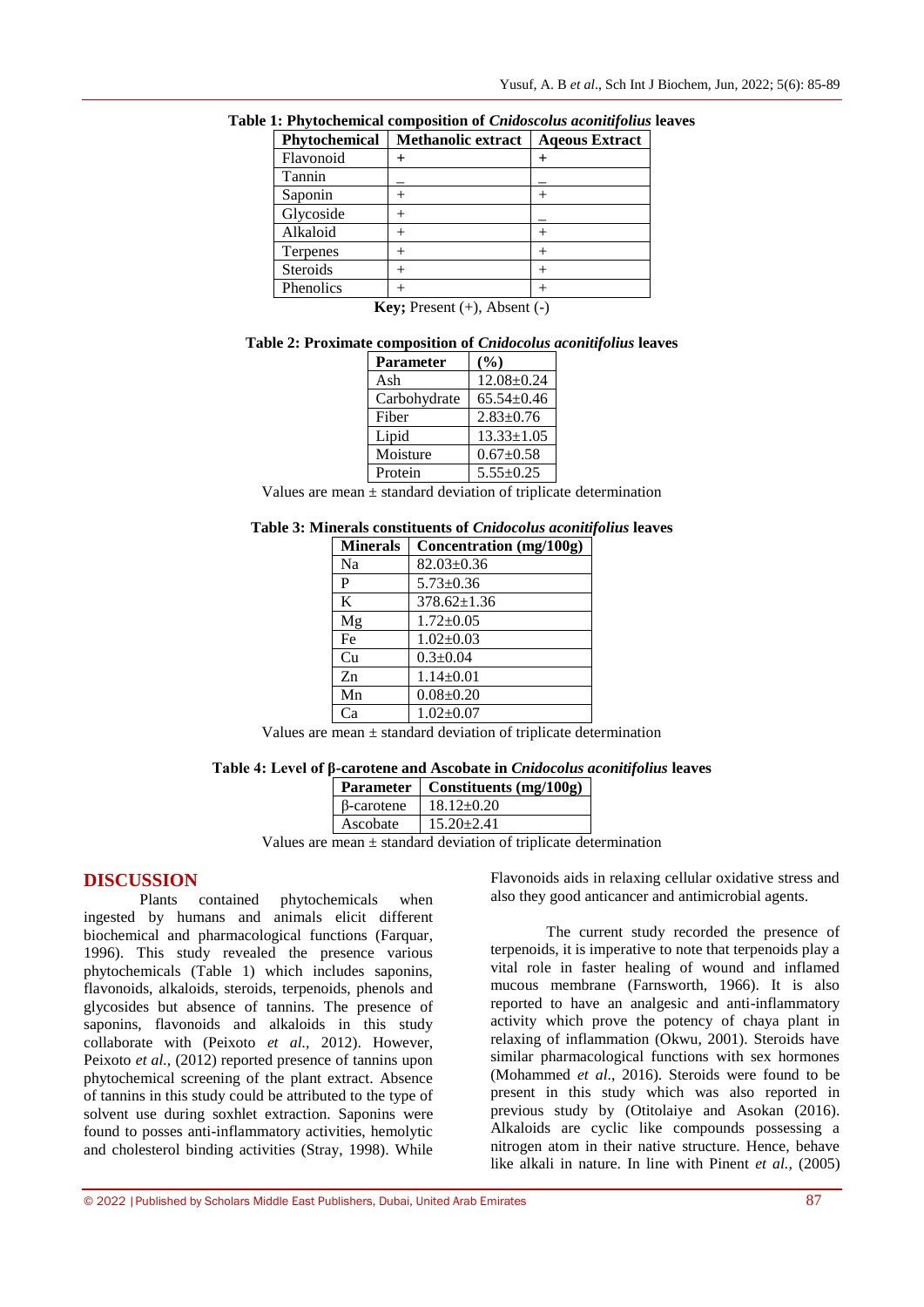and Orji *et al.,* (2016) this study also recorded the presence of alkaloids in extract of *Cnidoscolus aconitifoliu* leaves. Alkaloids are good antiinflammatory, antidiabeties, antioxidants and antibacterials compounds (Souto *et al*., 2011; Bousselssela *et al*., 2013; Tiong *et al*., 2013).

The proximate composition of plant under investigation (Table 2) revealed that ash content is in agreement with a previous study by (Yusuf *et al*., 2020). The values recorded for ash in this study indicated that the plant is good source of minerals. Ash content of proximate composition could be used as an indicative major of minerals constituents in food samples. Minerals elements plays a vital role in many body's physiologic processes (Sanni and Oladipo, 2008). Values of crude lipid were more than those for ash and crude protein. This could be attributed to the characteristics oily watery property exhibited by plant when cut. The carbohydrate content was found to be high among the proximate composition. Carbohydrate is essential for production of energy as well as prevention from depletion of body tissues. This indicated the plant leaves can be used as source of energy, even though the plant leaves was reported to have been used in making vegetable soup for people with stroke, diabetes and elderly people in local communities (Idris *et al*., 2018).

The result of some selected minerals of public health importance indicate the amount of K, Na, Mg, Fe, Ca, Cu, P, Zn and Mn. These elements play a vital role in regulation of biochemical processes in the body. K and P level reported in this study were high than values reported by Richard *et al.,* (2004). However, Richard *et al*., (2004) and Yusuf *et al*., (2020) reported high values of Cu, Fe and Zn than the current study. Previous studies indicated that optimal consumption of minerals can reduce individuals risk for so many health related diseases and clinical conditions (Mohammed and Sulaiman, 2009). Furthermore, this study reported the level of β-carotene and ascobate which the precursors for synthesis of vitamin A and C higher than values recorded in previous studies by Adeniyi *et al*., (2012) and Biljana (2012). This indicated that the plant may be regarded as a good source of antioxidant.

# **CONCLUSION**

The current study has revealed the phytochemical and nutritional composition of methanolic extract of *Cnidoscolus aconitifoliu* leaves. The result of selected minerals and vitamins suggest that the plant is a reservoir of vitamins and other micronutrients. Furthermore, the study also revealed that plant is rich in carbohydrate; thus it an excellent source of energy. Therefore, this plant may be use as a means of supplement for micro and macronutrients.

**Conflict of Interest:** The Authors declare no conflict of Interest.

#### **REFERENCES**

- Adeniyi, S. A., Ehiagbonare, J. E., & Nwangwu, S. C. O. (2012). Nutritional evaluation of some staple leafy vegetables in Southern Nigeria. *International Journal of Agricultural and Food Science*, 2(2), 37-43.
- AOAC. (1990). Official Methods of analysis of the association of analytical chemist, 15th edition: AOAC Arlmgition Virginia method NO: 984024. *Journal Association of Oil Chemists*, 6, 65-72.
- Biljana B. P. (2012). Historical review of medicinal plants usage. *Pharmacogn Rev*, 6(11), 1–5.
- Bousselessela, H., Yahia, M., Mahboubi, A., Benbia, S., & Massinissa, Y. (2013). Antioxydant and Antibacterial Activity of Alkaloids and Terpenes Extracts from Euphorbia granulata. *International Journal of Bioengineering and Life Sciences*, *7*(3), 166-169.
- Farnsworth, N.R. (1966). Biological and phytochemical screening of plants, *Journal of Pharmaceutical Sciences,* 55(3)
- Farquar, J. N. (1996). Plant sterols, their biological effects in human. Handbook of Lipids in Nutrition. CRC Press: Boca Rotan, FL. p. 101-105.
- Harbourne, J. B. (1984). S Phytochemical Methods-A Guide to Modern Technique of Plant Analysis. 2<sup>nd</sup> Edn., Chapman and Hall, New York, pp: 120.
- Kuti, J. O., Kuti, H. O. (1999). Proximate composition and mineral content of two edible species of *Cnidoscolus* (tree spinach). *Plant Foods for Human Nutr*, 53, 275-283.
- Kuti, J. O., & Konuru, H. B. (2004). Antioxidant capacity and phenolic content in leaf extracts of tree spinach (*Cnidoscolus* spp.). *Journal of Agriculture and Food Chemistry*, 14, 117-121.
- Mathew, J. T., Ndamitso, M. M., Shaba, E. Y., Mohammed, S. S., Salihu, A. B., & Abu, Y. (2015). Determination of the Nutritive and Anti-Nutritive Values of Pelophylax esculentus (Edible Frog) Found in Hanyan Gwari, Minna Niger State, Nigeria. *Advances in Research*, *4*(6), 412-420.
- Mohammed, D., Taha, E., & Fatma, W. (2016). Qualitative, and quantitative. Analysis of phytochemical studies on Brown Seaweed, Dictyota dichotoma. *IJEDR*, 4(2), 2321-9939.
- Mohammed, M. I., & Sulaiman, M. A. (2009). Analysis of some metals in some brands of tea sold in Kano Nigeria. *Bayero Journal of Pure and Applied Sciences*, 2(2), 34-39.
- Okwu, D. E. (2001). Evaluation of the chemical composition of indigenouspices and flavouring agents. *Global Journal of Pure and Apply Science*, 7, 455-459.
- Sobrinho, T. J. D. S. P., Saraiva, A. M., Almeida, D. M., Tavares, E. A., Pisciottano, M. N. C., & de Amorim, E. L. C. (2012). Phytochemical screening and antibacterial activity of four Cnidoscolus species (Euphorbiaceae) against standard strains

© 2022 |Published by Scholars Middle East Publishers, Dubai, United Arab Emirates 88